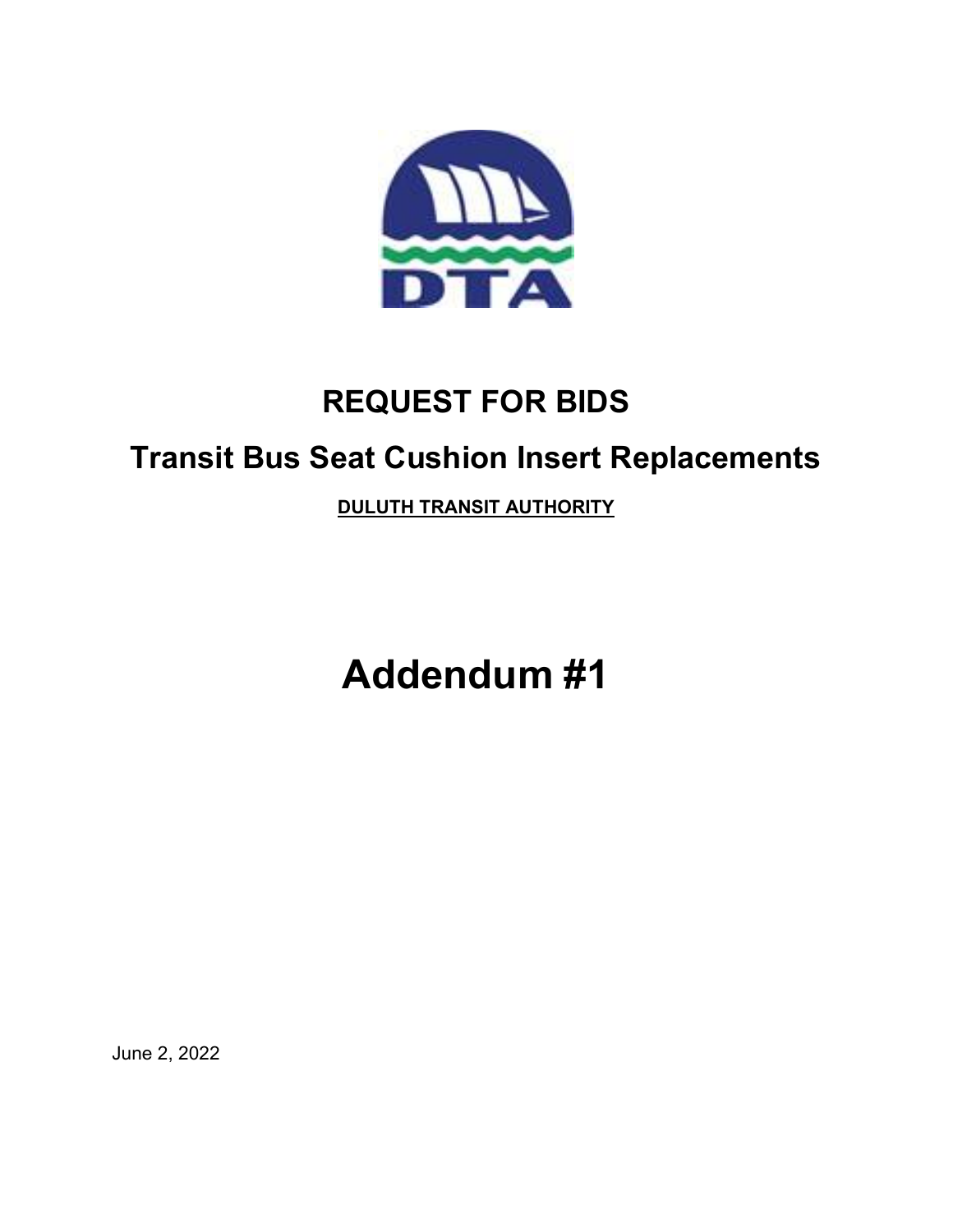- 1. Clarifications to date:
	- a. The DTA prefers to have the fabric replaced on the existing DTA seat pans. Presently the DTA has 86 bottom pans and 86 seat backs that are ready to be shipped to the Bidder to be reupholstered. Upon return of the first set of reupholstered inserts, the DTA will return enough seat pan inserts for two more buses to be reupholstered until all seat pans are complete.
	- b. Please change the pricing worksheet from cost to "supply" up to 600 transit seat cushion inserts to "re-upholster" seat pans, and to re-upholster up to 600 transit seat back cushion inserts in accordance with the specifications herein. A revised Bid form is attached to this Addendum.
	- c. Pictures of the existing seat pan is attached herein.
	- d. DTA will be responsible for shipping costs for the seat pans to be sent to and from the selected Bidder. Please DELETE all references in the RFB tor shipping costs.
	- e. The seats are American Seating Insight model seating.
	- f. The cushions are not padded. Padding should not be included in the pricing.
	- g. The DTA would like all of the seat pans to be recovered by August 31, 2022 but will work with the Bidder on exact timing once the lead time for the selected fabric is determined.
	- h. The fabric design will be determined by DTA staff. No vinyl fabric is being considered.
	- i. Please delete any references in the RFB to installation. The DTA will be removing the existing seat inserts and re-installing them, no installation is required of the Bidder.
	- j. The DTA is requesting seat fabric that is suitable for transit use but does not require test results or laboratory criteria stating the durability qualities of the fabric. The DTA may, however, request references to evaluate the performance of the fabric in other transit uses.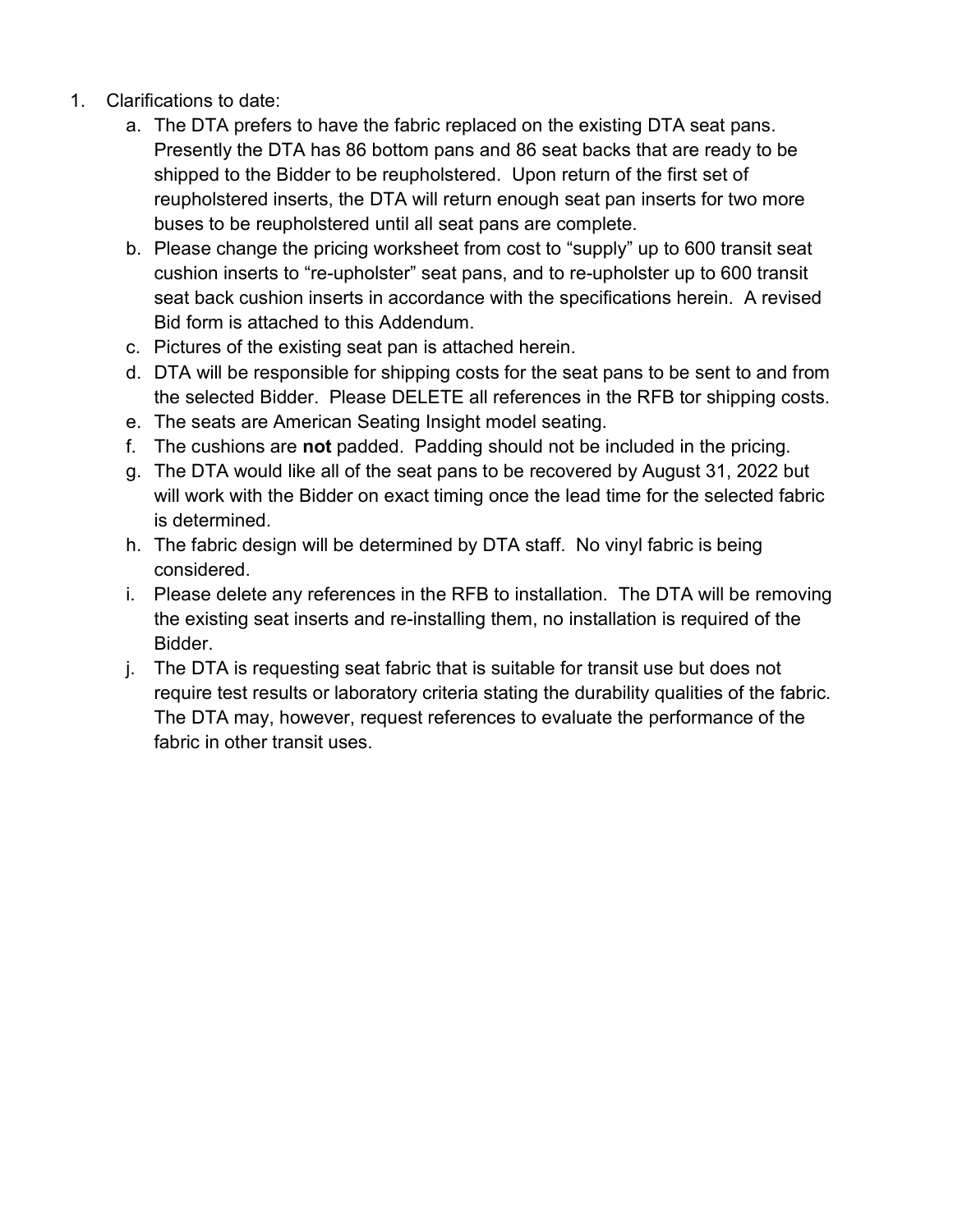## Section 3 Bid Form and Certificate, Required Clauses

NOTE: All Bids must be written, signed and transmitted via email in a .pdf attachment to nbrown@duluthtransit.com.

TAX: Federal Excise Tax Exemption Account No. 41740056K; The DTA is State and City Tax Exempted.

Cost per item to re- upholster to 600 transit seat bottom cushion inserts in accordance with the specifications herein: \$\_\_\_\_\_\_\_\_\_\_\_\_\_\_\_\_\_\_\_\_\_\_ each

Cost per item to re-upholster up to 600 transit seat back cushion inserts in accordance with the specifications herein: \$ \_\_\_\_\_\_\_\_\_\_\_\_\_\_\_\_\_\_\_\_\_\_\_\_\_ each

| Signed:           | Title: |
|-------------------|--------|
| Company Name:     | Phone: |
| Address:          |        |
| Email (required): | Date:  |